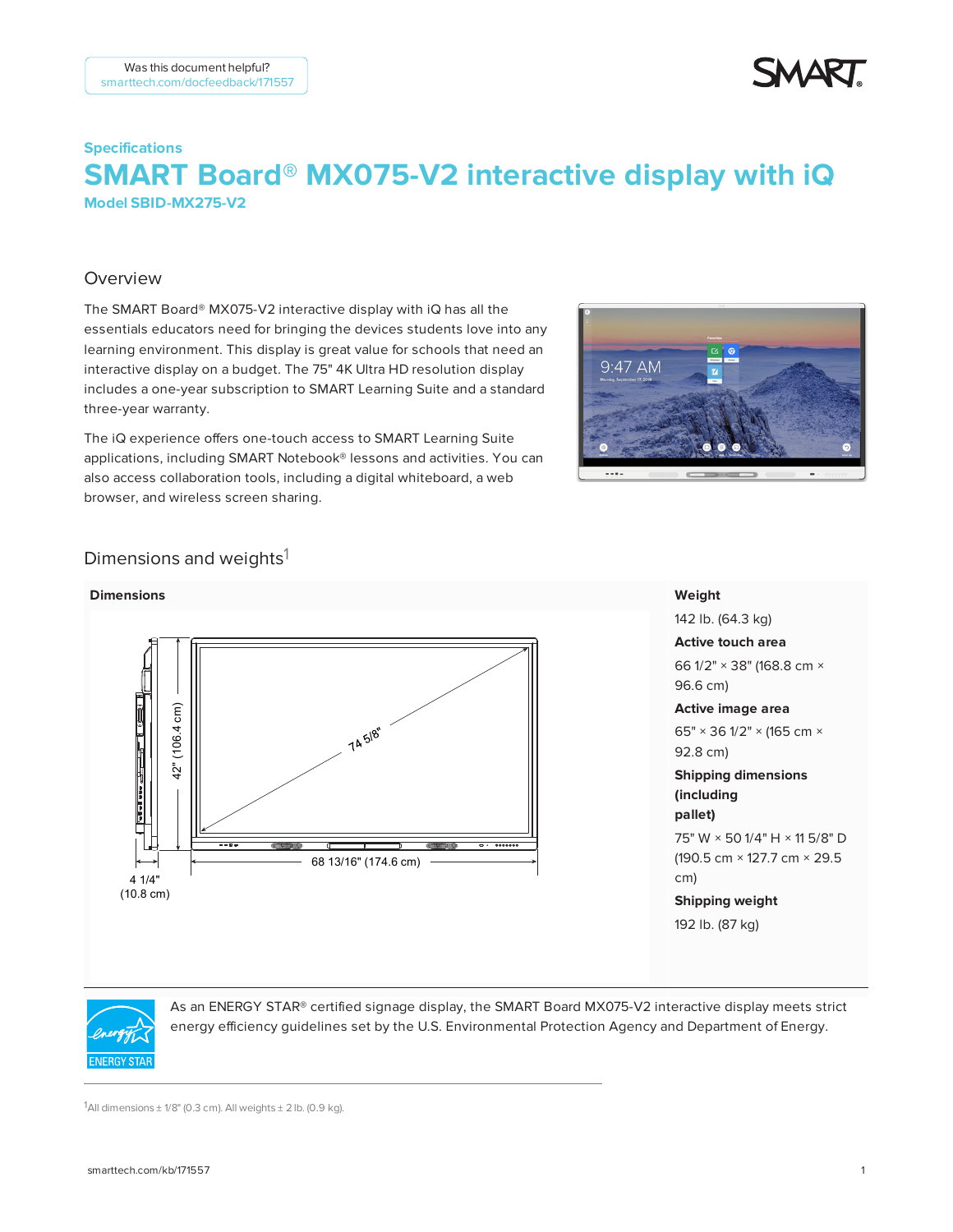### Hardware

#### **Interaction**

| Touch technology                   | HyPr Touch <sup>™</sup> with Advanced IR                                                                                                                     |
|------------------------------------|--------------------------------------------------------------------------------------------------------------------------------------------------------------|
| Multitouch capabilities            | Up to 20 simultaneous touch, writing, or erase points <sup>23</sup>                                                                                          |
| Object Awareness <sup>™</sup>      | Behavior adjusts automatically to the tool or object you're using, whether it's a pen, finger or<br>palm.                                                    |
| Positioning accuracy               | $<$ 2 mm                                                                                                                                                     |
| Display                            |                                                                                                                                                              |
| Type                               | LED backlit LCD (A grade)                                                                                                                                    |
| Aspect ratio                       | 16:9                                                                                                                                                         |
| Resolution                         | 4K UHD (3840 × 2160)                                                                                                                                         |
| Horizontal frequency               | 31 Hz-140 kHz                                                                                                                                                |
| Vertical frequency                 | 59 Hz-70 Hz                                                                                                                                                  |
| Brightness (maximum)               | $\geq$ 400 cd/m <sup>2</sup>                                                                                                                                 |
| Refresh frequency                  | 60 Hz                                                                                                                                                        |
| Pixel clock (maximum)              | 600 MHz                                                                                                                                                      |
| Pixel dimensions                   | $0.43$ mm                                                                                                                                                    |
| Viewing angle                      | $178^\circ$                                                                                                                                                  |
| Response time (typical)            | 8 ms                                                                                                                                                         |
| Ambient light sensor               | Yes                                                                                                                                                          |
| <b>Bluetooth</b> <sup>®</sup>      | Bluetooth 4.2 dual mode (backwards compatible with Bluetooth 2.1 + EDR)                                                                                      |
| Audio                              | 15 W integrated speakers (×2)                                                                                                                                |
| Wireless                           | IEEE 802.11a/b/g/n/ac with 2 × 2 MIMO (both 2.4 and 5 GHz bands) supporting WEP, WPA, WPA2<br>PSK, and 802.1X EAP authentication protocols                   |
| Included cables and<br>accessories | Country-specific power cable<br>16' 5" (5 m) USB cable<br>Wall mount bracket kit<br>Pen $(x2)$<br>Antenna (×2)<br>IR remote control (with two AAA batteries) |
| <b>Mounting holes</b>              | For a standard VESA® 600 mm × 400 mm mounting plate with M8 screws                                                                                           |
| <b>Mounting bracket depth</b>      | Minimum clearance depth of 11/4" (3 cm) for all components on the back of the interactive<br>display for airflow                                             |

2Requires the latest version of SMART Product Drivers. Some applications might not support all touch points.

3Chrome OS is limited to 10 simultaneous touches. Pens and eraser are not supported.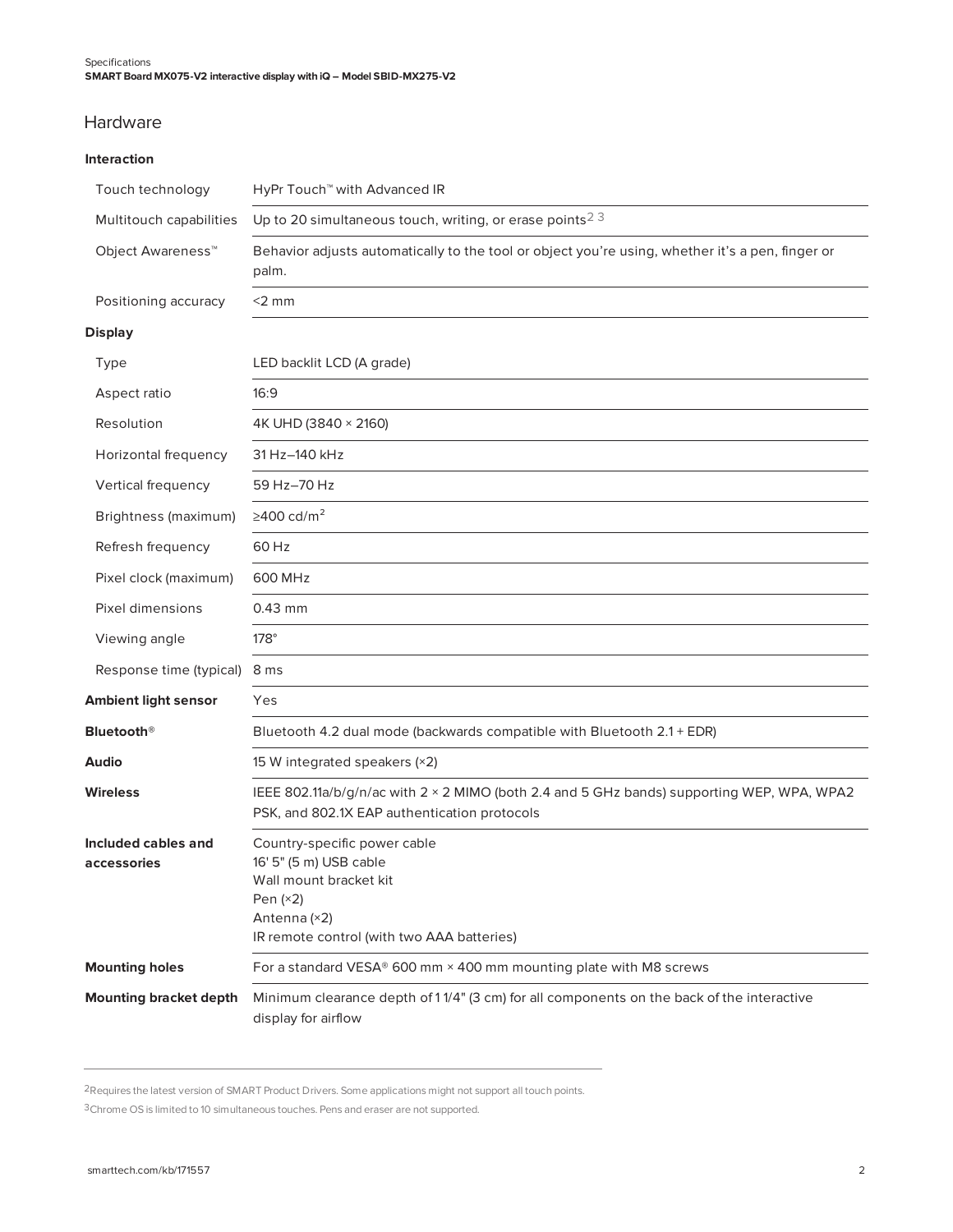# iQ experience

| iQ experience                 | a separate appliance                                                                                                                                                                                                                            | iQ experience embedded in the display provides better performance without the need to install                                                                                |
|-------------------------------|-------------------------------------------------------------------------------------------------------------------------------------------------------------------------------------------------------------------------------------------------|------------------------------------------------------------------------------------------------------------------------------------------------------------------------------|
| Included apps and<br>features | Customizable Home screen<br>Whiteboard<br><b>SMART Notebook Player</b><br><b>Browser</b><br><b>Screen Share</b><br>File and app libraries<br>Writing and drawing over any input<br>Freeze screen and screen shade<br>Automatic software updates |                                                                                                                                                                              |
| <b>Supported languages</b>    | Chinese (simplified)<br>Chinese (traditional)<br>Czech<br>Danish<br>Dutch<br>English<br>Estonian<br>Finnish<br>French<br>German<br>Greek<br>Hungarian<br>Italian<br>Japanese                                                                    | Korean<br>Latvian<br>Lithuanian<br>Norwegian<br>Polish<br>Portuguese<br>Romanian<br>Russian<br>Slovak<br>Slovenian<br>Spanish<br>Swedish<br>Ukrainian<br>Vietnamese<br>Welsh |
| Software                      |                                                                                                                                                                                                                                                 |                                                                                                                                                                              |
| <b>Included software</b>      | iQ Android-based embedded computing                                                                                                                                                                                                             |                                                                                                                                                                              |

SMART Ink® and SMART Product Drivers SMART Notebook® basic version Bonus one-year subscription to SMART Learning Suite (including SMART Notebook software) SMART Remote Management (subscription for length of included warranty)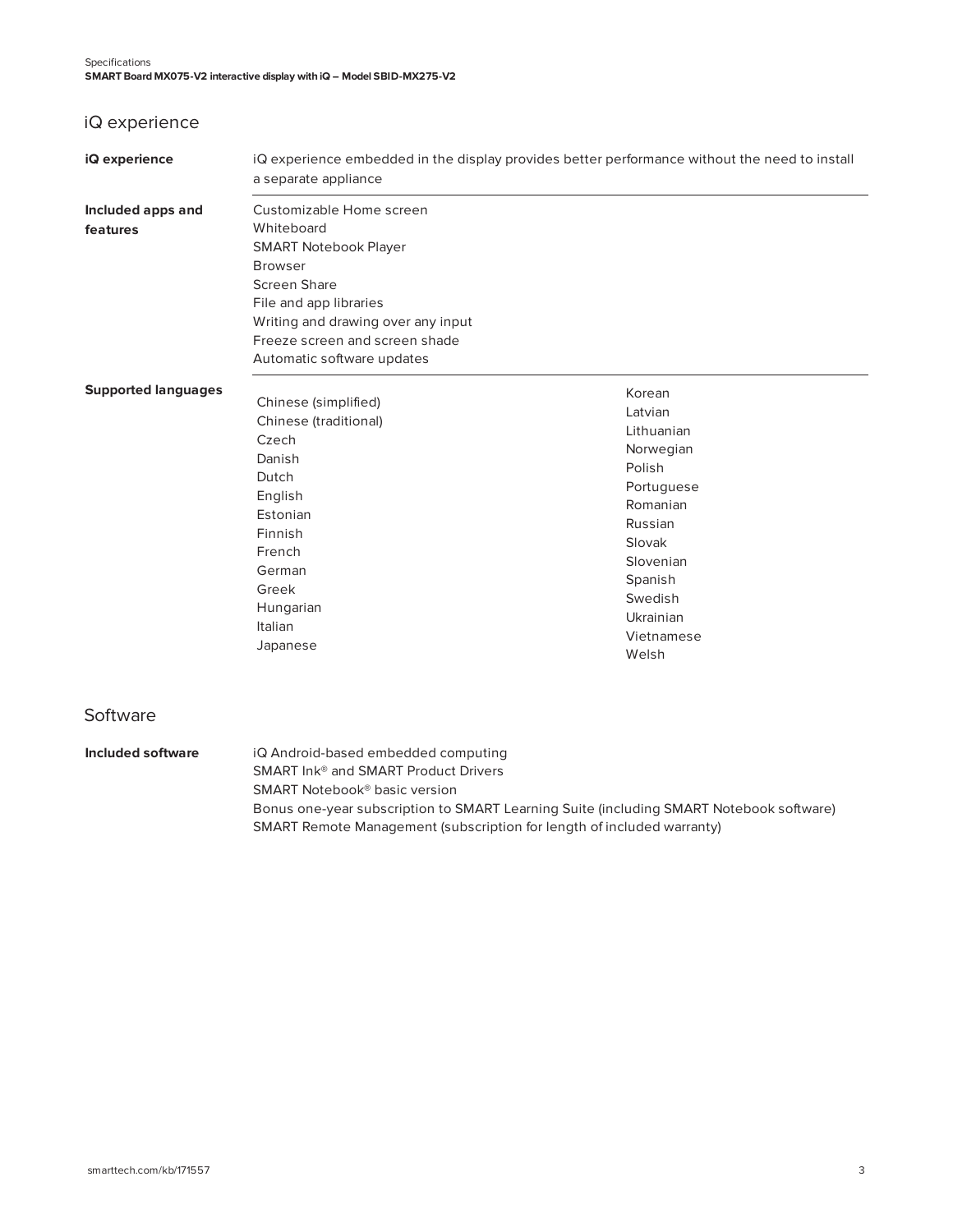**Connectors** 

| Side connector panel    | $\mathbf{1}$ | Accessory slot (for 60W OPS devices)                         |
|-------------------------|--------------|--------------------------------------------------------------|
|                         | 1            | HDMI <sup>®</sup> 2.0 out with HDCP 2.2 support <sup>4</sup> |
|                         | 1            | USB 2.0 Type-A (for service use only)                        |
|                         | 1            | USB 3.0 Type-A (for currently selected input source)         |
|                         |              | <b>HDMI1</b>                                                 |
|                         | 1            | HDMI 2.0 in with HDCP 1.4 and HDCP 2.2 support               |
|                         | 1            | USB 3.0 Type-B (for touch)                                   |
|                         |              | <b>HDMI2</b>                                                 |
|                         | 1            | HDMI 2.0 with HDCP 1.4 and HDCP 2.2 support                  |
|                         | 1            | USB 3.0 Type-B (for touch)                                   |
| Front connector panel   | $\mathbf{1}$ | USB 2.0 Type-A (for the display)                             |
|                         | 1            | USB 2.0 Type-A (for currently selected input source)         |
|                         |              | HDMI <sub>3</sub>                                            |
|                         | 1            | HDMI 2.0 in with HDCP 1.4 and HDCP 2.2 support               |
|                         | 1            | USB 2.0 Type-B (for touch)                                   |
| <b>Bottom connector</b> | 1            | RS-232                                                       |
| panel                   | 2            | <b>RJ45</b>                                                  |
|                         | 1            | S/PDIF out (fixed)                                           |
|                         | 1            | Stereo 3.5 mm out (variable)                                 |
|                         |              | VGA <sub>1</sub>                                             |
|                         |              | Stereo 3.5 mm in (for VGA in)                                |
|                         | 1            | VGA in                                                       |
|                         | 1            | USB 3.0 Type-B (for touch)                                   |

#### Installation requirements

**Interactive display** See the *SMART Board MX (V2) and MX (V2) Pro series interactive displays installation and maintenance guide* ([smarttech.com/kb/171555\)](http://www.smarttech.com/kb/171555)

#### **O** IMPORTANT

The display needs an internet connection for downloading and installing important updates. Ask the network administrator to configure the network correctly for the iQ experience. For more information about network configuration, see [Connecting](https://support.smarttech.com/docs/redirect/?product=iq&context=configure-network) a SMART display with the iQ [experience](https://support.smarttech.com/docs/redirect/?product=iq&context=configure-network) to a network.

#### **Room computers and guest laptops**

| General requirements | See SMART Notebook software release notes                                               |
|----------------------|-----------------------------------------------------------------------------------------|
| 4K UHD               | Video card that can support 3840 × 2160 resolution at 60 Hz                             |
|                      | See Minimum requirements for Ultra High Definition or 4K on your interactive flat panel |

4HDCP is always enabled. Content is shown in 480p resolution if the external display doesn't support HDCP.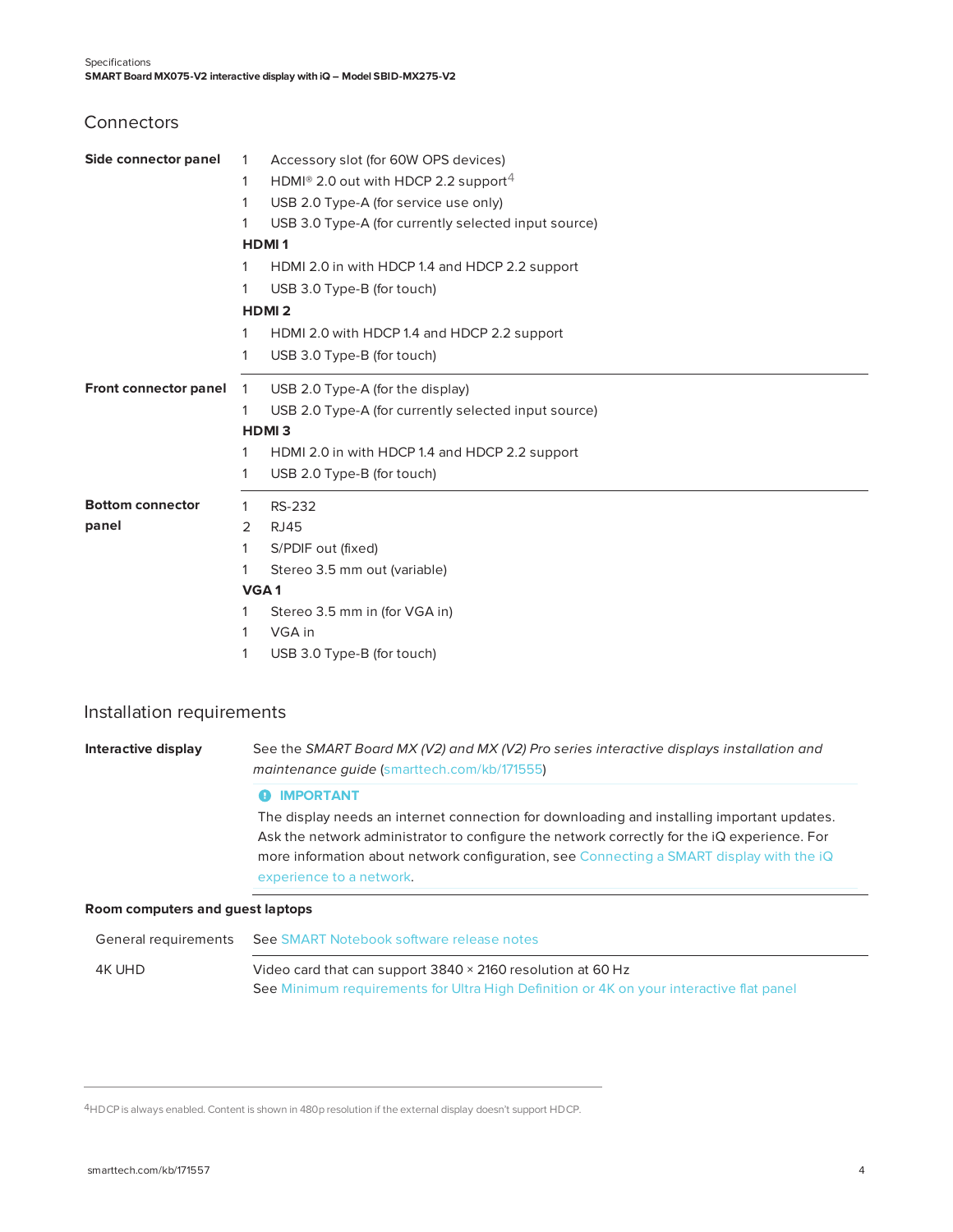## Cable requirements

| <b>HDMI</b>    | Maximum length: 23' (7 m)                                                                                                                                                                                                                                                                                              |  |
|----------------|------------------------------------------------------------------------------------------------------------------------------------------------------------------------------------------------------------------------------------------------------------------------------------------------------------------------|--|
|                | <b>NOTES</b>                                                                                                                                                                                                                                                                                                           |  |
|                | • A certified Premium High Speed HDMI Cable is required for a display resolution of 3840 ×<br>2160 at more than 30 Hz (such as 50 or 60 Hz).                                                                                                                                                                           |  |
|                | The performance of cables longer than 23' (7 m) is highly dependent on the cable's<br>quality.                                                                                                                                                                                                                         |  |
| <b>USB 2.0</b> | USB 2.0 certified<br>Hi-Speed (480 Mbps) support<br>Maximum length: 16' (5 m)                                                                                                                                                                                                                                          |  |
| <b>USB 3.0</b> | USB 3.0 certified<br>SuperSpeed (5 Gbps) support<br>Maximum length: 9' (3 m)                                                                                                                                                                                                                                           |  |
|                | <b>NOTES</b>                                                                                                                                                                                                                                                                                                           |  |
|                | • SMART supports only installations that use directly connected video and USB cables,<br>AC-powered extenders, or USB extenders purchased from SMART.                                                                                                                                                                  |  |
|                | • You might be able to use higher-grade cables that are longer than specified. If you have<br>problems with such a cable or an extender of any type, test the connection with a shorter<br>cable before contacting SMART Support.                                                                                      |  |
| Important      | Using cables that exceed these maximum lengths can produce unexpected results, such as<br>degraded picture quality or USB connectivity. Refer to Installation best practices for SMART<br>products (smarttech.com/kb/171035) for comprehensive information about cables and<br>extensions for SMART hardware products. |  |
|                |                                                                                                                                                                                                                                                                                                                        |  |

## Storage and operating requirements

| <b>Power requirements</b>                                       | 100V to 240V AC, 50 Hz to 60 Hz         |  |
|-----------------------------------------------------------------|-----------------------------------------|--|
| Standalone interactive display power consumption at 77°F (25°C) |                                         |  |
| Standby mode                                                    | < 0.5 W                                 |  |
| Normal operating<br>(out-of-box)                                | 114 W                                   |  |
| <b>Operating temperature</b>                                    | 41-95°F (5-35°C)                        |  |
| Storage temperature                                             | $-4-140^{\circ}F (-20-60^{\circ}C)$     |  |
| <b>Humidity</b>                                                 | 5–80% relative humidity, non-condensing |  |